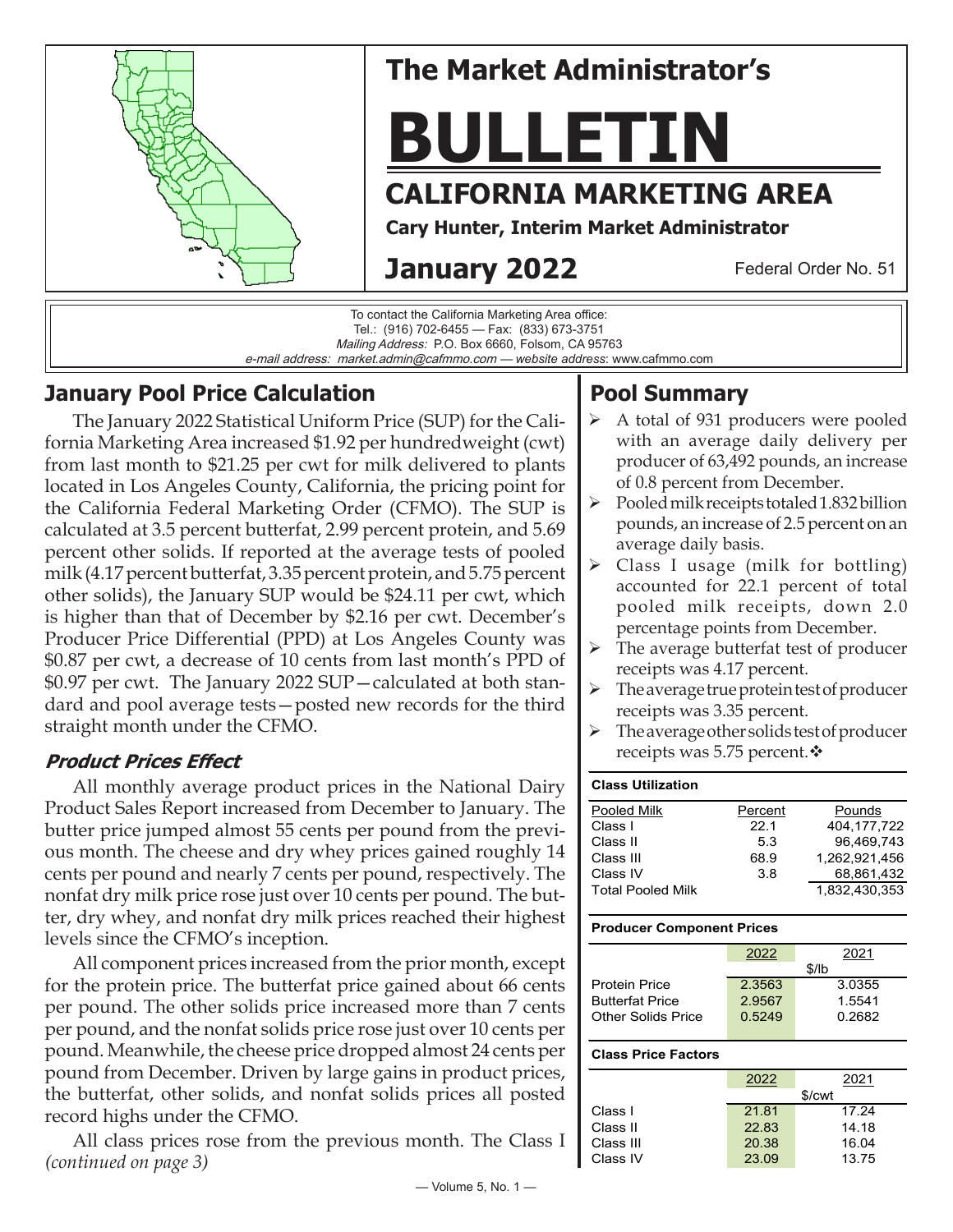## **Butterfat Price Climbs**

Producers under the California Federal Marketing Order (CFMO) are paid according to the quantity and price of three components in their milk—butterfat, protein, and other solids—as well as the Producer Price Differential (PPD). Of these components, butterfat and protein composed most of the pool component value in 2021. Influenced by high cheese prices, protein alone accounted for 48 percent of 2021's total pool component value. In January 2022, however, butterfat accounted for



51 percent—well above protein's share of 35 percent.

January 2022's butterfat price of \$2.9567 per pound is the highest since the CFMO's inception. Moreover, it surpassed the protein price for the first time in 29 consecutive months. The accompanying figure illustrates the protein and butterfat prices from November 2018 to January 2022, highlighting the protein price's superior position in 2020 and 2021 as well as the butterfat price's recent appreciation.

#### **Cheese and Butter**

Developments in the butterfat and protein prices are driven by movements in the cheese and butter

| <b>Average Butter and Cheese Prices, 2019-2022</b> |               |        |  |  |  |
|----------------------------------------------------|---------------|--------|--|--|--|
|                                                    | <b>Butter</b> | Cheese |  |  |  |
| Period                                             |               | \$/lb  |  |  |  |
| 2019                                               | 2.2431        | 1.7586 |  |  |  |
| 2020                                               | 1.5808        | 1.9236 |  |  |  |
| 2021                                               | 1.7325        | 1.6755 |  |  |  |
| January 2022                                       | 2.6130        | 1.8978 |  |  |  |

# **2021 Fluid Milk Sales in California**

Fluid milk sales in California posted another yearover-year decline in 2021. Disposition of fluid milk products—deliveries of packaged Class I products to retail, institutional, or wholesale outlets—in Federal Order (FO) 51 declined by 4.6 percent on a daily average basis from 2020. Although total fluid milk sales continued to decline in 2021, some products posted

prices surveyed in the National Dairy Product Sales Report (NDPSR). While the formula for the protein price includes both the butter and the cheese price, the butterfat price formula includes only the butter price, a make allowance, and a yield factor. Accordingly, butterfat prices are closely linked to the NDPSR butter price. The accompanying table depicts the average cheese and butter prices from 2019 to 2021 and in January 2022. Notably, the butter price in January 2022 is higher than the listed averages, signaling its current strength. In fact, January 2022's NDPSR butter price is the highest since August 2017 and the fourth highest since 2000. While January's cheese price is lower than the 2020 average, it is higher than that of 2019 and 2021. Gains in these two prices played a major role in the high Statistical Uniform Price in January 2022. *Chicago Mercantile Exchange* futures, as of February 18, 2022, support continued price appreciation in early 2022 as Class III futures average \$22.04 per hundredweight (cwt) and Class IV futures average \$24.21 per cwt from February to April 2022. $\div$ 

gains over the prior year.

#### **Product Trends**

The figure on page 3 depicts route disposition in FO 51 by product for 2019, 2020, and 2021 on a daily average basis. In 2021, most categories of fluid *(continued on page 3)*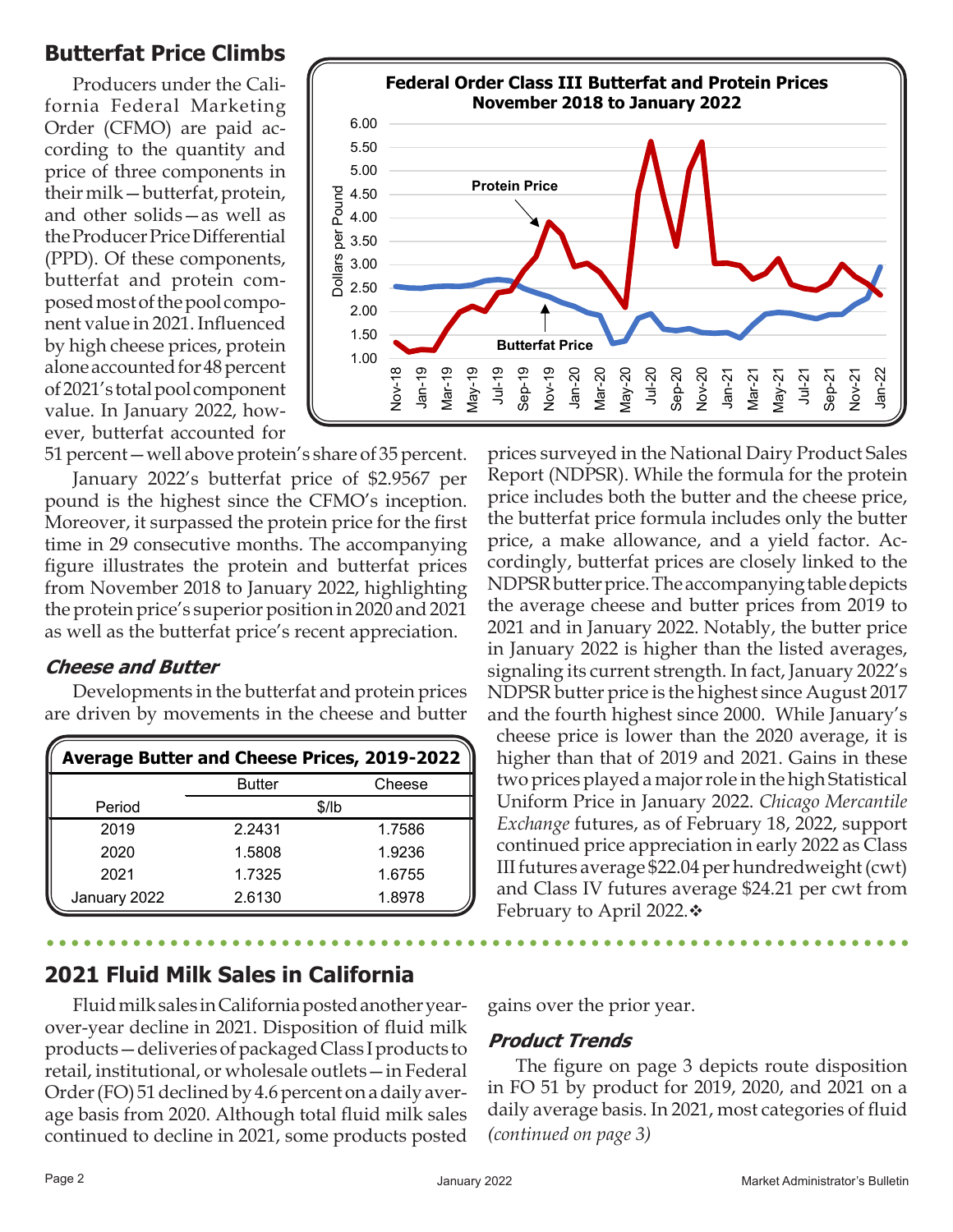## **2021 Fluid Milk Sales in California** *(continued from page 2)*

milk sales decreased from the previous year. Reduced fat milk observed the largest decline from 2020, decreasing 8 percent on a daily average basis. Other major conventional milk categories declined as well, including whole milk (5.1 percent), low fat milk (3.2 percent), and skim milk (6.5 percent). Additionally, organic milk products disposed into FO 51—including regular and flavored organic milks—dipped 1.9 percent from 2020 on a daily average basis. Although organic milk sales declined from 2020 to 2021, they sit well above 2019 levels by 15.7 percent.



Not all products demonstrated declining sales from 2020 to 2021, as two product categories moved upwards for the year. Flavored milk products improved 11 percent from 2020 on a daily average basis, yet its 2021 sales were substantially below pre-pandemic levels by 24.8 percent. The other fluid products category, which includes buttermilk and eggnog, also saw improvement from the previous year, rising 13.2 percent. These data show that despite declines in Class I sales overall, product-specific trends continue to exhibit mixed movements. $\mathbf{\hat{*}}$ 

## **January Pool Price Calculation** *(continued from page 1)*

price increased by 54 cents per cwt to \$21.81. All other class prices rose by more than \$2.00 per cwt from December. The Class II price gained \$2.99 per cwt to \$22.83, and the Class III price increased \$2.02 per cwt to \$20.38. Lastly, the Class IV price jumped \$3.21 per cwt to \$23.09. This month's Class II and IV prices were the highest recorded under the CFMO and the highest Federal Order prices since the third quarter of 2014. $\cdot$ 

| Pool Statistics for All Federal Orders, January 2022                                                                                                                                                                     |                          |                       |                    |             |         |          |           |          |
|--------------------------------------------------------------------------------------------------------------------------------------------------------------------------------------------------------------------------|--------------------------|-----------------------|--------------------|-------------|---------|----------|-----------|----------|
| <b>Federal Order</b><br><b>Producer Price</b><br>Statistical                                                                                                                                                             |                          | <b>Total Producer</b> | Utilization        |             |         |          |           |          |
| Number                                                                                                                                                                                                                   | Name                     | Uniform Price*        | Differential*      | Milk        | Class I | Class II | Class III | Class IV |
|                                                                                                                                                                                                                          |                          |                       | \$/ <sub>cut</sub> | million lbs | $\%$    |          |           |          |
|                                                                                                                                                                                                                          | <b>Northeast</b>         | 22.74                 | 2.36               | 2,210.7     | 31.4    | 22.7     | 28.1      | 17.8     |
| 5                                                                                                                                                                                                                        | Appalachian              | 23.72                 | N/A                | 464.9       | 71.6    | 11.8     | 8.1       | 8.6      |
| 6                                                                                                                                                                                                                        | Florida                  | 25.49                 | N/A                | 224.6       | 82.6    | 14.2     | 2.0       | 1.3      |
|                                                                                                                                                                                                                          | Southeast                | 24.17                 | N/A                | 342.8       | 77.3    | 9.8      | 9.1       | 3.9      |
| 30                                                                                                                                                                                                                       | <b>Upper Midwest</b>     | 20.59                 | 0.21               | 2,494.6     | 8.5     | 1.4      | 89.0      | 1.1      |
| 32                                                                                                                                                                                                                       | Central                  | 21.09                 | 0.71               | 1,255.0     | 30.2    | 7.5      | 49.6      | 12.7     |
| 33                                                                                                                                                                                                                       | Mideast                  | 21.34                 | 0.96               | 1,542.0     | 36.0    | 10.4     | 45.2      | 8.4      |
| 51                                                                                                                                                                                                                       | <b>California</b>        | 21.25                 | 0.87               | 1,832.4     | 22.1    | 5.3      | 68.9      | 3.8      |
| 124                                                                                                                                                                                                                      | <b>Pacific Northwest</b> | 21.49                 | 1.11               | 716.7       | 19.6    | 5.5      | 44.8      | 30.1     |
| 126                                                                                                                                                                                                                      | Southwest                | 21.63                 | 1.25               | 1,134.2     | 30.4    | 5.0      | 63.3      | 1.3      |
| 131                                                                                                                                                                                                                      | Arizona                  | 22.44                 | N/A                | 433.7       | 27.3    | 13.2     | 24.4      | 35.0     |
|                                                                                                                                                                                                                          | All Federal Orders**     | 21.71                 | 1.07               | 12,651.7    | 28.7    | 9.2      | 52.5      | 9.6      |
| *Price at principal location differential in each Order at 3.5 percent butterfat, 2.99 percent protein, and 5.69 percent other solids.<br>**Weighted averages or total for all Federal Orders.<br>$N/A = Not applicable$ |                          |                       |                    |             |         |          |           |          |